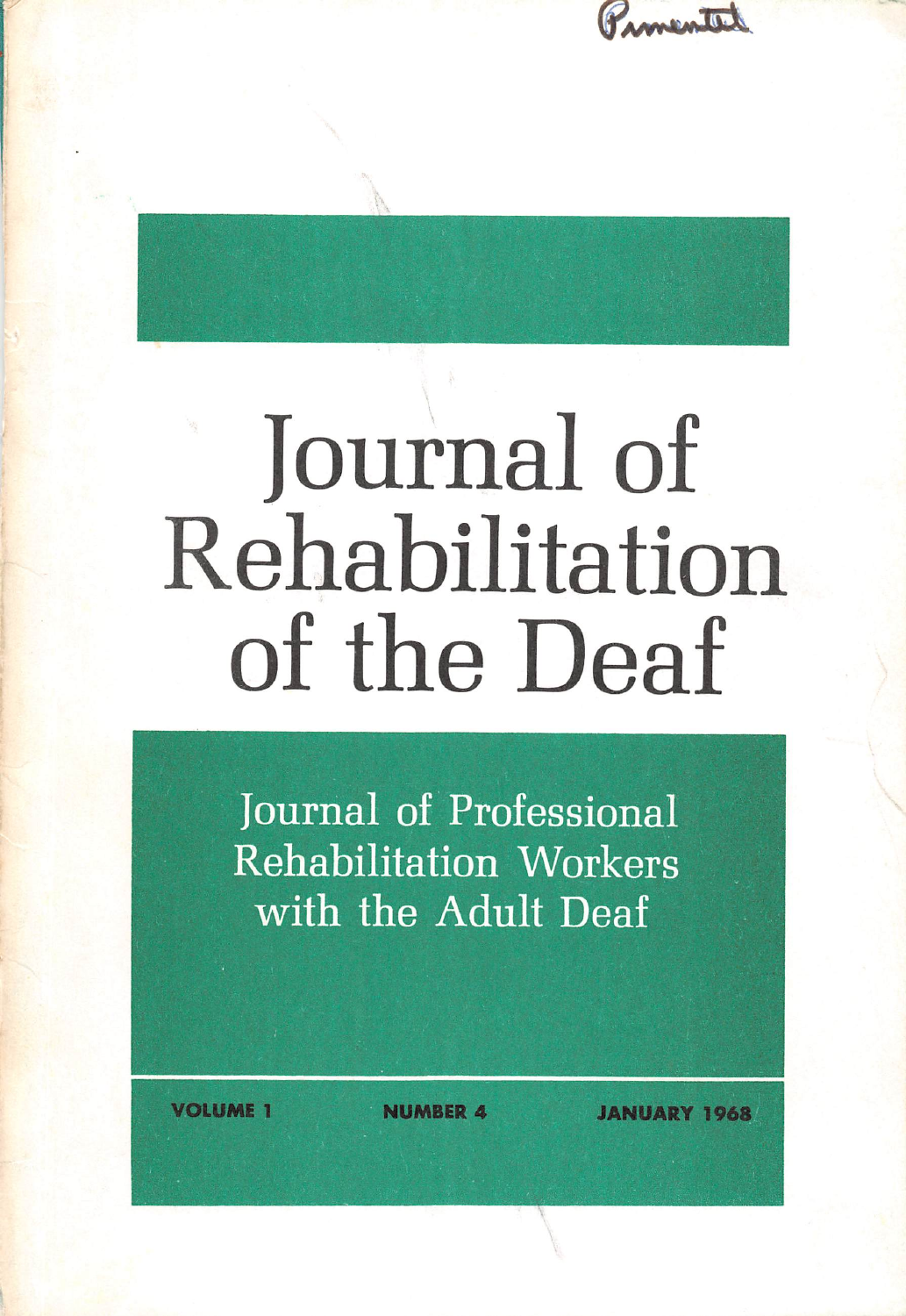The Journal of Rehabilitation of the Deaf is the official organ of the Professional Rehabilitation Workers with the Adult Deaf, an organization of rehabilitation counselors, social workers, psychologists, audiologists, speech therapists, and allied specialties whose major concern is professional work with the deaf adult.

Dues to the organization are \$10.00 for one year, payable in advance. Dues include a subscription to the JRD. Persons desiring to join the organization should write to William Woodrick, Secretary, Pro fessional Rehabilitation Workers with the Adult Deaf, VRA Orientation Program, Department of Special Education, University of Tennessee, Knoxville, Ten nessee 37916.

Subscription price to the JRD is \$5.00 per year. Subscriptions should be sent to Mr. Albert Pimentel, Treasurer, Professional Rehabilitation Workers with the Adult Deaf, P.O. Box 125, Knoxville, Tennessee 37901. Send articles, letters and editorial matter to Roger M. Falberg, Editor, Journal of Rehabilitation of the Deaf, in care of Kansas City General Hospital and Medical Center, 24th and Cherry Streets, Kansas City, Missouri 64108.

## PRWAD Executive Board

Gary D. Blake, President Robert R. Lauritsen, First Vice President Stephen P. Quigley, Second Vice President William E. Woodrick, Secretary Albert T. Pimentel, Treasurer Victor H. Galloway Alan B. Jones Glenn T. Lloyd Boyce R. Williams

Journal Editor

Roger M. Falberg

## Editorial Advisory Board

Jerome Alpiner Sidney Hurwitz Edgar Lowell Thomas Mayes Lucille Taylor Dale Williamson

Application to mail at second-class postage rates is pending at Kansas City, Mo. Office of publication: Journal of Rehabilitation of the Deaf, in care of Kansas City General Hospital and Medical Center, 24th and Cherry Sts., Kansas City, Mo. 64108. Published four times a year in January, April, July, and October.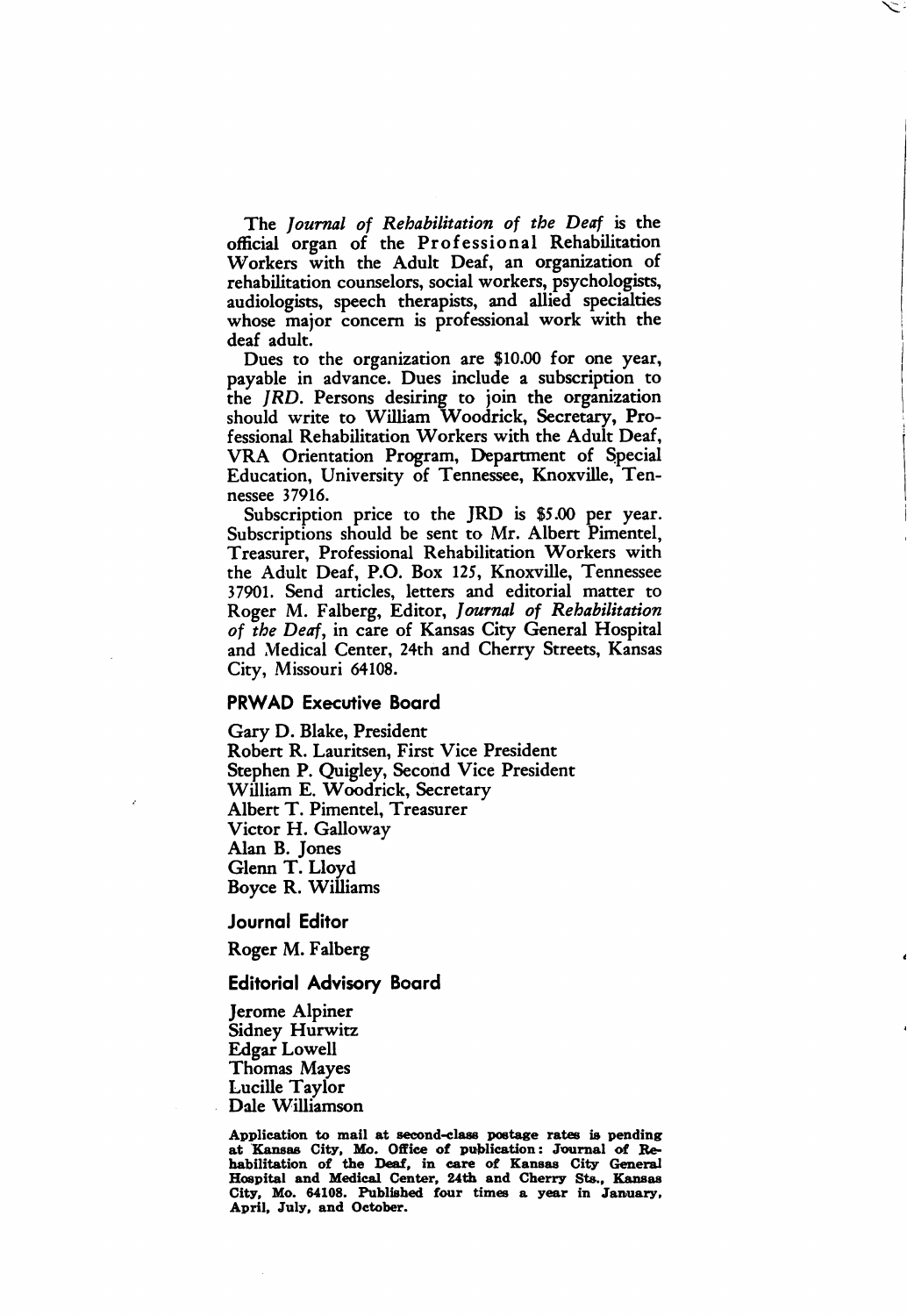## Journal of Rehabilitation of the Deaf

ROGER M. FALBERG EDITOR

VOLUME 1 NUMBER 4 JANUARY 1968